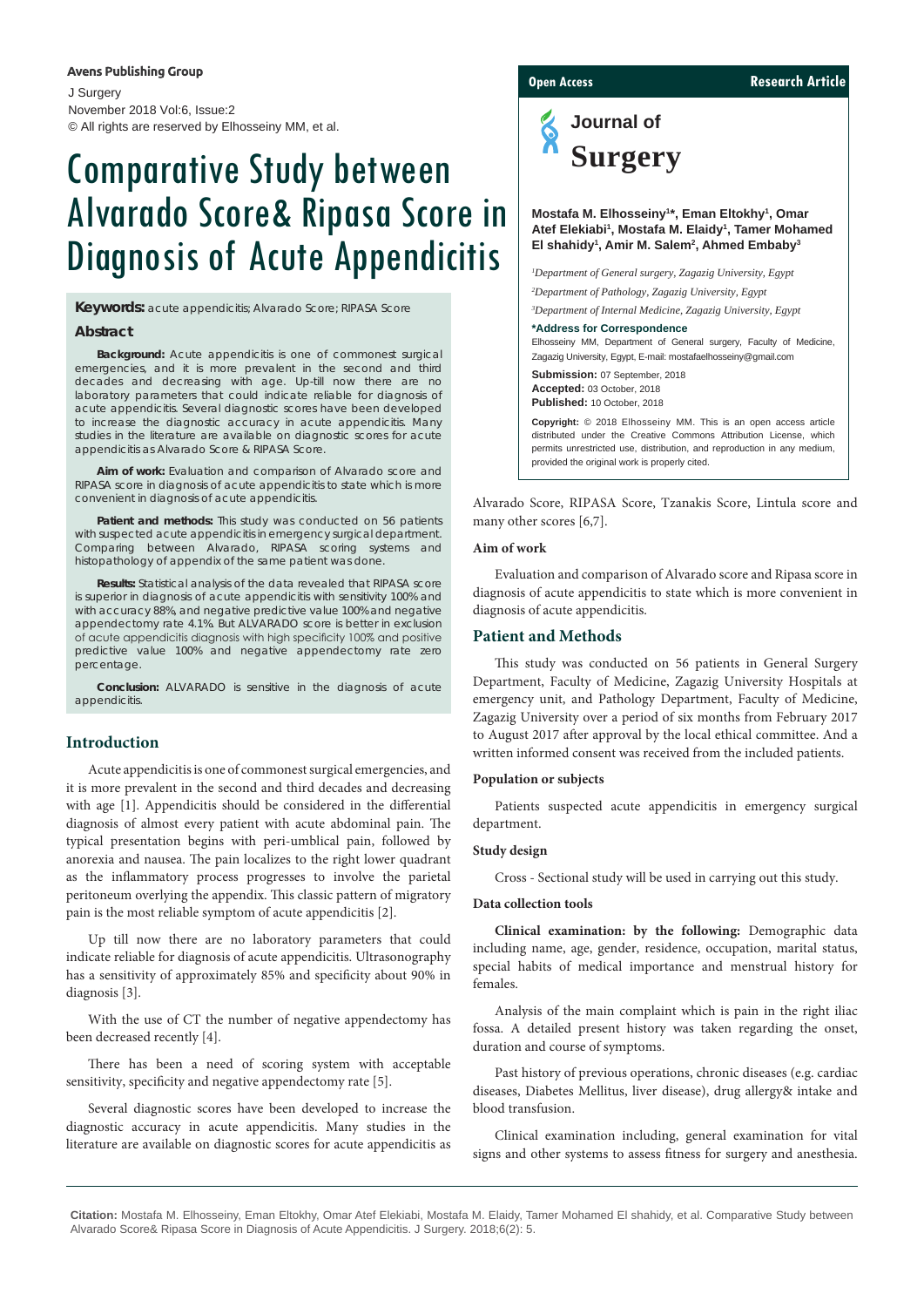### ISSN: 2332-4139

**Table 1:** Patients clinical data at time of presentation.

|                            |                 | Frequency      | Percent |
|----------------------------|-----------------|----------------|---------|
| Gender                     | Male            | 20             | 35.7    |
|                            | Female          | 36             | 64.3    |
|                            | $Mean \pm SD$   | $28.3 \pm 8.1$ |         |
| Age, years                 | Median (Range)  | $25(21-45)$    |         |
| RIF pain                   |                 | 56             | 100     |
| Pain migration to RIF      |                 | 56             | 100     |
| Fever                      |                 | 30             | 53.6    |
| Anorexia                   |                 | 25             | 44.6    |
| Nausea & vomiting          |                 | 26             | 46.4    |
|                            | <48 hours       |                |         |
|                            | 1 D             | 8              | 14.3    |
|                            | 2 D             | 10             | 17.9    |
| Duration of symptoms, days | $\geq$ 48 hours |                |         |
|                            | 3 D             | 27             | 48.2    |
|                            | 4 D             | 11             | 19.6    |
| <b>RIF tenderness</b>      |                 | 56             | 100     |
| Guarding                   |                 | 18             | 32.1    |
| <b>Rebound tenderness</b>  |                 | 50             | 89.3    |
| <b>Rovsing sign</b>        |                 | 40             | 71.4    |
| <b>Raised WBCs</b>         |                 | 48             | 85.7    |
| Increase neutrophils       |                 | 10             | 17.9    |
| Negative urine analysis    |                 | 44             | 78.6    |

Local examination (abdominal examination) is done focusing on the site of pain (right iliac fossa tenderness with or without guarding).

Signs of acute appendicitis(right iliac fossa pain,tenderness rebound tenderness, positive rovsing sign, fever ).

Laboratory investigations; CB, urine.

Ultrasonography of abdomen and pelvis.

Histopathology of appendix after appendectomy.

## **Inclusion criteria**

Patients suspected acute appendicitis in emergency department.

Aged between 15-60 years old.

# **Exclusion criteria**

Patients with right loin pain referred to groin as renal pain, history of urolithiasis.

History of pelvic inflammatory disease.

Pregnant females.

Patients with generalized peritonitis.

Complicated appendicitis (appendicular mass, appendicular abscess).

Diabetic and Immunocompromized patient.

Inability to follow up in hospital.

Neurological deficits interfere with the ability to localize abdominal pain.

Hypotension.

Patient did not undergo surgery.

# **Operational design**

Type of the study: Cross - Sectional study.

# **Steps of performance**

Patient with acute abdominal pain with inclusion and exclusion criteria.

Clinical examination and laboratory investigation; CBC and urine analysis of the selected patient.

All the patients were scored as Alvarado and RIPASA scoring systems. RIPASA and Alvarado score will be only done for the study purpose.

U.S Abdomen, pelvis.

Histopathology of appendix after appendectomy.

## **Follow up**

Patients were monitored following admission, surgery and till discharge from the hospital.

Comparing between Alvarado, RIPASA scoring systems and histopathology of appendix of the same patient was done.

The patients who were treated conservatively in hospital then discharged home were contacted and followed up.

The cases which were on medical treatment at home and signs and symptoms relieved in the first two weeks after discharge were considered negative cases.

# **Statistical analysis**

The collected data were tabulated and statistically analyzed using SPSS program (Statistical Package for Social Science) version 24.

Qualitative data were represented as frequencies and relative

J Surgery 6(2): 5 (2018) Page - 02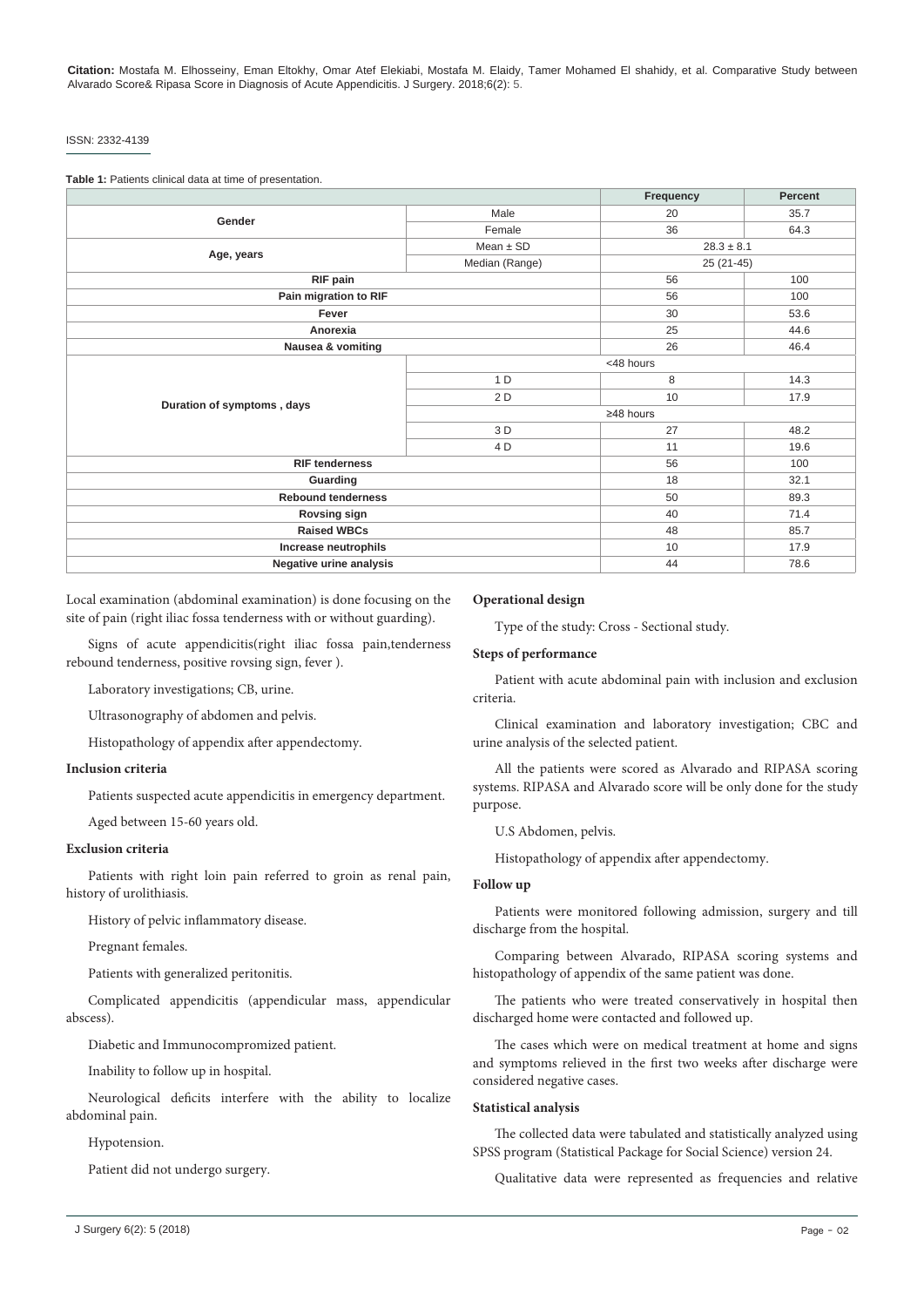# ISSN: 2332-4139

|  |  | Table 2: Qualitative analysis of both the RIPASA & Alvarado scoring systems. |  |
|--|--|------------------------------------------------------------------------------|--|
|--|--|------------------------------------------------------------------------------|--|

|                       |          | <b>RIPASA Score</b> |             | Total       |
|-----------------------|----------|---------------------|-------------|-------------|
|                       |          | < 7.5               | $\geq 7.5$  |             |
| <b>Alvarado Score</b> | $\geq 7$ | $0(0.0\%)$          | 30 (62.5%)  | 30 (53.6%)  |
|                       | $<$ 7    | 8 (100.0%)          | 18 (37.5%)  | 26 (46.4%)  |
| Total                 |          | 8 (100.0%)          | 48 (100.0%) | 56 (100.0%) |

**Table 3:** Frequency of Histopathological findings.

|                     | No. of<br>patients |    | <b>Frequency Percent</b> | Alvarado<br><b>Score</b> | <b>RIPASA</b><br><b>Score</b> |
|---------------------|--------------------|----|--------------------------|--------------------------|-------------------------------|
|                     |                    |    |                          | Mean $\pm$ SD            | Mean $\pm$ SD                 |
| <b>Appendicitis</b> | 46                 | 46 | 82.1                     | $7.7 \pm 1.8$            | $11.3 \pm 2.7$                |
| Normal<br>appendix  | 8                  | 8  | 14.3                     | $4.3 \pm 0.5$            | $6.1 \pm 1.5$                 |
| Conservative        | 2                  | 2  | 3.6                      | $3 \pm 0$                | $3.5 \pm 0.7$                 |

**Table 4:** Comparison of Alvarado scoring diagnosis with histopathological diagnosis.

|                     | Histopathology           |                            |                        |  |  |
|---------------------|--------------------------|----------------------------|------------------------|--|--|
|                     | Appendicitis<br>$N = 46$ | No Appendicitis<br>$N = 8$ | <b>Total</b><br>$N=54$ |  |  |
| Alvarado score      |                          |                            |                        |  |  |
| <7                  | 16                       | 8                          | 24                     |  |  |
| $\geq$ 7            | 30                       | O                          | 30                     |  |  |
| Total               | 46                       | 8                          | 54                     |  |  |
| <b>RIPASA Score</b> |                          |                            |                        |  |  |
| 27.5                | O                        | 6                          | 6                      |  |  |
| $\geq 7.5$          | 46                       | $\overline{c}$             | 48                     |  |  |
| Total               | 46                       | 8                          | 54                     |  |  |

percentages.

Chi square test  $(\chi^2)$  and Fisher exact was used to calculate difference between qualitative variables as indicated.

Quantitative data were expressed as mean ± SD (Standard deviation) for parametric and median and range for non-parametric data.

The significance level for all above mentioned statistical tests was done P-value  $\leq 0.05$  indicates significant, p <0.001 indicates highly significant difference while, P > 0.05 indicates non-significant difference.

# **Results**

This study included 56 patients that were divided into 36 female and 20 male with mean age 28.3 years old as shown in (Table 1).

The most frequent complaint was pain shift to right iliac fossa followed by fever the least complain was anorexia. The frequency of clinical findings in the study patients presented in (Table 1).

Statistical analysis of the presenting symptoms revealed that the presence of right iliac fossa pain and increased duration of symptoms is highly significant in diagnosis of acute appendicitis in relation to nausea and vomiting (Table 1).

The most frequent clinical sign was tender Mc Burney's point followed by rebound tenderness and Rovsing sign (Table 1).

Laboratory results among the study patients, namely white blood

count, neutrophilia and negative urine analysis presented in (Table 1).

Statistical analysis of the lab findings revealed that the presence of increased white blood cells sign is highly significant in diagnosis of acute appendicitis in relation to neutrophis and negative urine analysis (Table 1).

The ALVARADO and RIPASA scores were calculated for all patients of the study, ALVARADO score suspected appendicitis in (30) patients and RIPASA score suspected appendicitis in (48) patients (Table 2).

Throughout the study appendectomy performed in (54) patients, and conservative measures offered in (2) patients. The appendectomy specimen underwent histopathologic examination and the results presented in (Table 3).

ALVARADO score denied the susceptibility of appendicitis in (24) patients and confirmed its existence in (30) patients after hisopathologic examination of the removed appendix all the specimen's suspected as appendicitis by ALVARADO score were confirmed by histopathology, and among the denied (24) patients (16) proved to have appendicitis by histopathology (Table 3).

RIPASA score denied the susceptibility of appendicitis in (6) patients and confirmed its existence in (48) patients after hisopathologic examination of the removed appendix all the specimen's suspected as appendicitis by RIPASA score were confirmed by histopathology, and among the denied (8) patients (46) proved to have appendicitis by histopathology (Table 3).

Statistical analysis of the data revealed that RIPASA score is superior in diagnosis of acute appendicitis with sensitivity 100% and with accuracy 88%, and negative predictive value 100% and negative appendectomy rate 4.1%. But ALVARADO score is better in exclusion of acute appendicitis diagnosis with high specificity 100% and positive predictive value 100% and negative appendectomy rate zero percentage. As explained in (Table 4).

Throughout the study we have got a result of positive appendicitis using RIPASA scoring in (48) cases two of them were negative for acute appendicitis after histopathology, and (30) cases of acute appendicitis using ALVARADO score all of them were positive for acute appendicitis after histopathologic examination thus negative appendectomy rate was 4.17% in RIPASA score and zero percent in ALVARADO score (Tables 3-5).

**Table 5:** Comparison of Alvarado with RIPASA scoring in the diagnosis of acute appendicitis.

|                                  | Alvarado score | <b>RIPASA</b> score |
|----------------------------------|----------------|---------------------|
| <b>Sensitivity</b>               | 65.22%         | 100.00%             |
| <b>Specificity</b>               | 100.00%        | 75.00%              |
| Accuracy                         | 83%            | 88%                 |
| Disease prevalence               | 85.19%         | 85.19%              |
| <b>Positive Predictive Value</b> | 100.00%        | 95.83%              |
| <b>Negative Predictive Value</b> | 33.33%         | 100.00%             |
| Negative appendectomy rate       | $0.00\%$       | 4.17%               |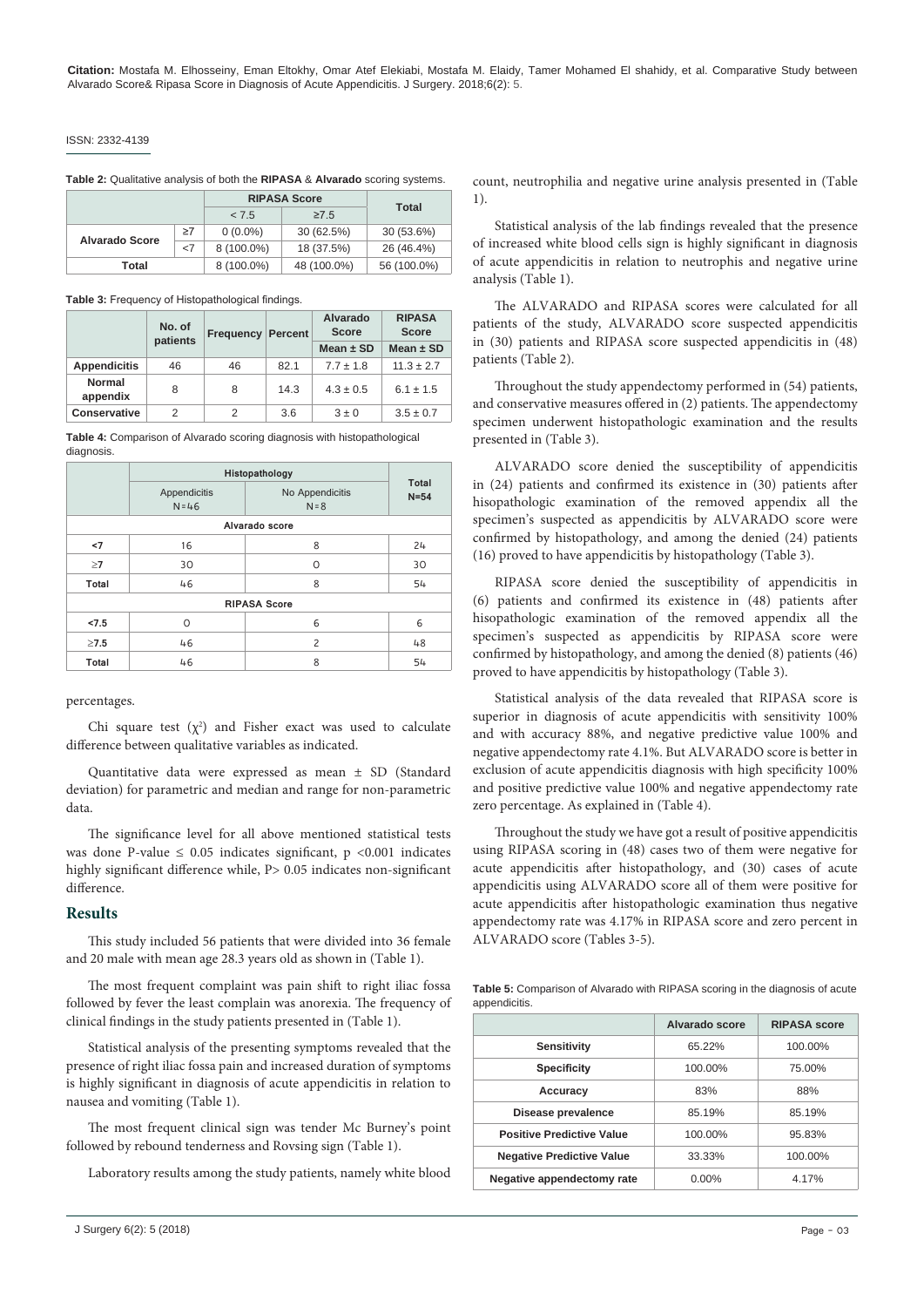## ISSN: 2332-4139

# **Discussion**

Appendicitis is the most common acute abdominal surgical emergency. Appendectomy is the most frequently performed urgent abdominal operation. Delay in the treatment of acute appendicitis causes a lot of complications. Early diagnosis remains the most important clinical goal in patient with suspected appendicitis. The implication of Alvarado and RIPASA scores help in diagnosis or exclusion of the presence of acute appendicitis, thus decreasing the unnecessary admission and rate of negative appendectomy.

In our study there were 56 cases included, appendicitis is more common in females (36 cases) than males (20 cases). This supported by Khan, et al. [8], and Owen TD, et al. [9] with more prevalence of acute appendicitis in male.

In study of Sand, et al. [10] to detect the epidemiology of acute appendicitis among 971 cases, they found that the incidence in males was 1.33 per thousand versus 0.99 for females. There was statistically significant ( $p = 0.0002$ ). The mean yearly incidences of appendectomies were 1.72 per thousand for males and 1.71 for females. There was a difference from our study about prevalence among sex this supported also by study of Yih, et al. [11].

According to distribution of acute appendicitis among age groups in our study, the mean was  $(28.3 \pm 8.1)$  and median was  $(25 (21-45)).$ This was supported by Lee and Hog [12] as the acute appendicitis more common in adolescence stage. This also supported by Hawkins & Thirlby [13].

Of all the symptoms, anorexia and fever came out to be statistically significant (with p value 0.001 and 0.005 right iliac pain, and duration of symptoms came out to be highly significant (with p value >0.001 and <0.001, respectively). Regarding the presenting symptoms frequency we found right iliac fossa pain in all patients as it is the principle inclusion criterion in our study followed by fever in 55.6%, pain shift in 51.9% nausea and vomiting in 48.1% and lastly anorexia in 46.3%. This agrees with the study of Prashant, et al. [14] & Singla, et al. [15], regarding the frequency of nausea, vomiting and anorexia but not fever.

We found the most presenting signs were tender right iliac fossa and rebound tenderness, positive Rovsing's sign. with P value of the last 2, <0.001 highly significant and P value of gardening 0.041, significant, these findings coincident with the findings of Regar, et al. [16].

Our laboratory results found raised white blood count highly significant, and negative urine analysis significant, with P value <0.001 and 0.031 respectively and this agrees with Singh, et al. [15].

Alvarado score when applied in all the clinically suspected patients, has 30 cases (53.6 %) with score >7 and 26 Cases (46.4 %) with score less than 7. When analyzed with respect to histopathology the sensitivity of the scoring system in the present study came out to be 65%, specificity was100%, positive and negative predictive values were 100%, and 33.33%, respectively. Accuracy was 83%, and no Negative appendectomy rate.

Dey, et al. [17] study reported the sensitivity and specificity of Alvarado score to be 94.2% and 70% respectively, positive and negative predictive values of Alvarado score were 86.9% and 69.80%. Negative appendectomy rate in that study was 13%. The sensitivity in the present study was 65%, which is around 29% less than quoted study, specificity being 30% higher in present study which is nearly comparable with the quoted study.

It can be concluded from studies by Jawaid, et al. [18], Baiday N, et al. [19], Chan MY, et al. [20], Khan, et al. [8] & Regar, et al. [16] that sensitivity, specificity, positive predictive value and negative predictive value of Alvarado scoring system range from 59% to 89%, 23% to 70%, 77% to 98% and 69.8% to 98% respectively.

RIPASA score when applied in all patients suspected to be acute appendicitis, 48 patients were in >7.5 score group (85.7 %) and 8 were in <7.5 score group (14.3 %). When analyzed with respect to histopathology the sensitivity of the scoring system in the present study came out to be 100%, specificity of 75%, positive and negative predictive values were 95.83% and 100% respectively. Negative appendectomy rate was 4.17% and accuracy was 88%. Chong, et al. [21] study based on retrospective quoted that the expected sensitivity and specificity of the RIPASA scoring system were 88% and 67% respectively, and diagnostic accuracy being 81%. The positive and negative predictive values were expected to be 93% and 53% respectively.

On comparing both the scoring systems in our study, RIPASA score has been found more sensitive (100%) as compared to Alvarado (65%), Alvarado score was more specific (100%) as compared to RIPASA score (75%). Positive predictive value of Alvarado score came out to be 100% as compared to 95.83% in RIPASA score. Negative predictive value of RIPASA scoring system was 100% as compared to 33.33% in Alvarado system. Accuracy of Alvarado system was 83% as compared to 83% in RIPASA system. Negative appendectomy rate by application of Alvarado system was zero as compared to 4.17% by RIPASA system. In a prospective study by the sensitivity, specificity, positive predictive value, negative predictive value and diagnostic accuracy of the RIPASA score were 98%, 81.3%, 85.3%, 97.4% and 91.8% respectively when compared to Alvarado score with sensitivity, specificity, positive predictive value, negative predictive value and diagnostic accuracy of 68.3%, 87.9%, 86.3%, 71.4% and 86.5% respectively.

Receptor operative curve analysis was done in the present study to look for the cut off score for both the scoring systems, with good sensitivity and specificity. Alvarado score cut off was found to be >7 while original cut off was >7.5 The sensitivity and specificity at score >7 was found to be 67.37% and 80% respectively, when compared with sensitivity and specificity of 65% and80% respectively at cut off >7 in the present study Regar, et al. [16]. RIPASA score cut off came out to be >7, which was inconsistent with the original cut off >7.5. The sensitivity and specificity were found to be 94.74% and 60% respectively at cut off >7, which were near sensitivity and specificity of100% and75% respectively at cut off >7.5 as in the present study. The cut off value needs to be evaluated in further studies with increased sample size and in different geographic conditions [16].

## **Summery**

Appendicitis is a common surgical problem, appendicitis patients were primarily met by resident and junior surgeons, and the